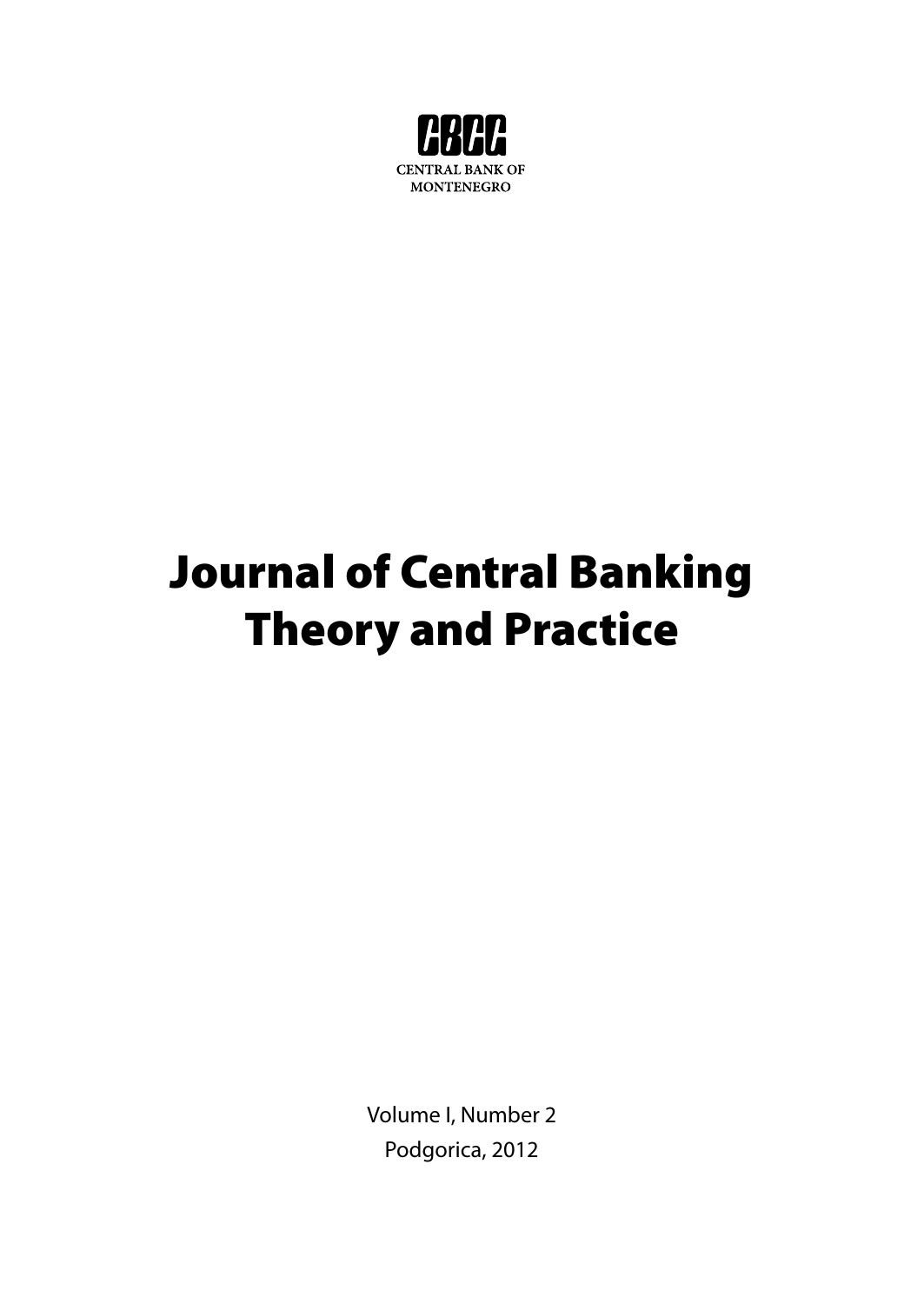**PUBLISHED BY**: Central Bank of Montenegro

#### **EDITORIAL BOARD**

**Editor-in-Chief**  *Mr. Radoje Žugić*  (Governor, CENTRAL BANK OF MONTENEGRO)

**Co-Editor** *Mr. Nikola Fabris* (The Chief Economist, CENTRAL BANK OF MONTENEGRO and Professor, Faculty of Economics UNIVERSITY OF BELGRADE)

#### **Secretary**

*Ms. Aleksandra Mićunović, Ms Darja Milić* (CENTRAL BANK OF MONTENEGRO)

#### **Editorial Board**

*Mr. Arbuzov Sergiy* (Governor, NATIONAL BANK OF UKRAINE) *Mr. Aysan Ahmet Faruk* (Board Member, CENTRAL BANK OF REPUBLIC OF TURKEY and Professor, Department of Economics, BOĞAZIÇI UNIVERSITY) *Mr. Bogetić Željko* (Chief Economist for Montenegro, Serbia and Macedonia, WORLD BANK) *Mr. Bogov Dimitar* (Governor, NATIONAL BANK OF THE REPUBLIC OF MACEDONIA) *Mr. Fullani Ardian* (Governor, BANK OF ALBANIA) *Mr. Hurnìk Jaroslav* (Adviser, Board of the CZECH NATIONAL BANK and Professor, Institute for Economic Studies CHARLES UNIVERSITY) *Mr. Javadyan Arthur* (Governor, CENTRAL BANK OF ARMENIA) *Mr. Knot Klaas* (President, De Nederlandsche Bank) *Mr. Kozarić Kemal* (Governor, CENTRAL BANK OF BOSNIA AND HERZEGOVINA and Professor, Department of Economics, UNIVERSITY OF SARAJEVO) *Mr. Makúch Jozef* (Governor, NATIONAL BANK OF SLOVAKIA and Professor, UNIVERSITY OF ECONOMICS IN BRATISLAVA) *Mr. Pugh Geoff* (Professor, STAFFORDSHIRE UNIVERSITY) *Mr. Rhu Hookyu* (Executive Director, The SEACEN Centre) *Mr. Sokić Alexandre* (Professor, Ecole Supérieure du Commerce Extérieur POLE UNIVERSITAIRE LEONARD DE VINCI) *Mr. Šoškić Dejan* (Professor, Faculty of Economics, UNIVERSITY OF BELGRADE) *Mr. Weidmann Jens* (President, DEUTSCHE BUNDESBANK)

# **PROOF READER:**

Lidija Ćirović-Popadić

### **DESIGN & DTP:**

Andrijana Vujović Nikola Nikolić

# **PRINTED BY:**

Printing Stock Company OBOD

# **PRINTED IN:**

200 copies

#### **© Central Bank of Montenegro**

All rights reserved. No part of this publications may be reproduced, stored in a retrieval system, or transmitted in any form or by any means, electronic, mechanical, photocopying, recording, or otherwise without the prior written permission of publisher.